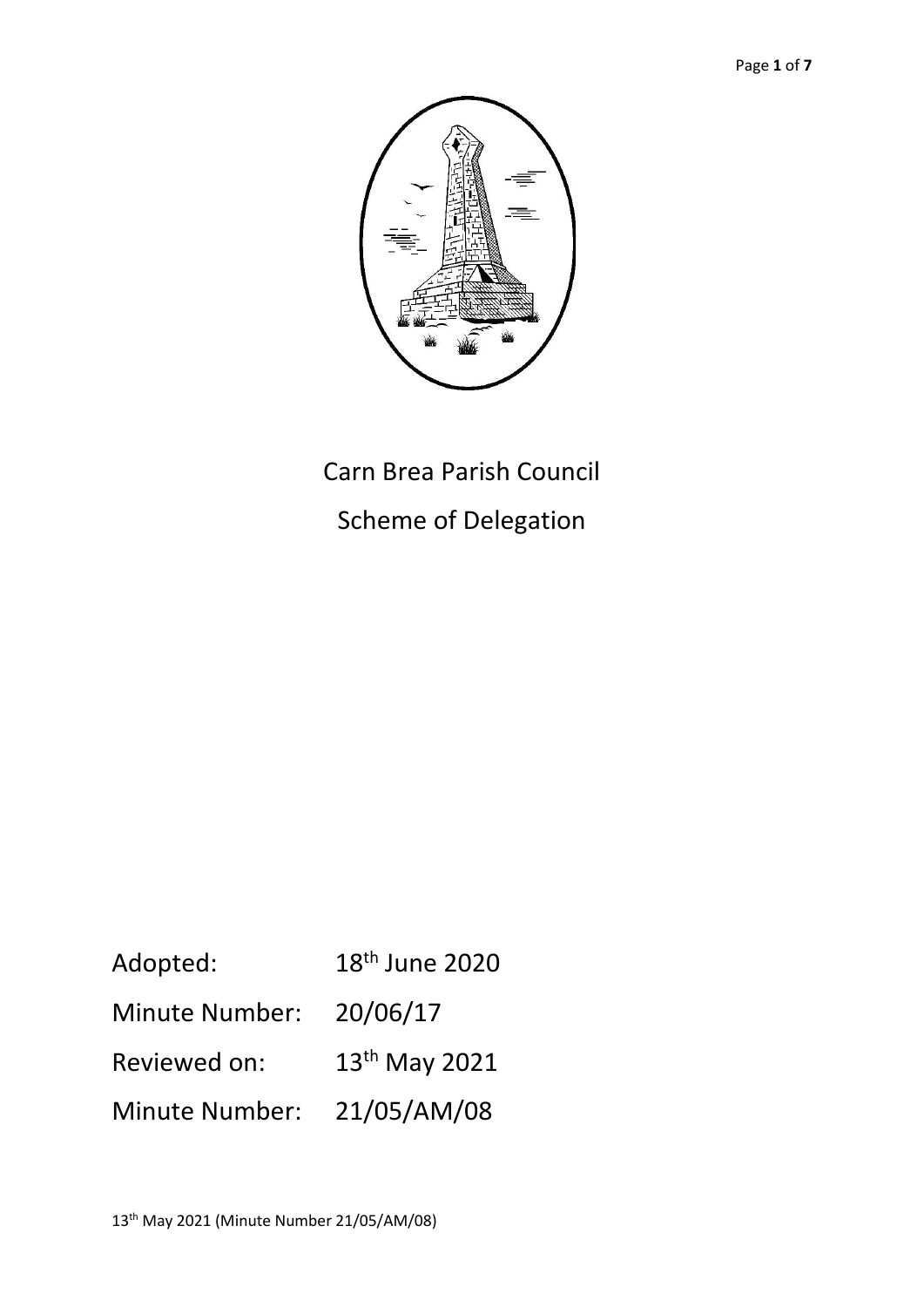## **General Arrangements for Delegation of Powers**

#### **Introduction:**

This Scheme of Delegation authorises the Proper Officer and Responsible Financial Officer, standing Committees and Sub-committees of the Council to act with delegated authority in the specific circumstances detailed.

When statutory functions are conferred on a local council, they are given to the full council. This means that formal decisions (known as resolutions) about the discharge of the council's functions and the related responsibilities must be made at meetings of the Full Council. It is often impractical for the full council to meet every time decisions need to be made. Therefore legislation permits a council to delegate the performance of its statutory and legal responsibilities to:

- a committee; or
- a sub-committee; or
- an officer of the authority; or
- another local authority.

When a council delegates its responsibilities to a committee, sub-committee, officer or another local authority, they are acting for and on behalf of the council. The statutory authority for a delegation is found in section 101(1) of the Local Government Act 1972 ('the 1972 Act).

A council cannot delegate responsibility for the performance of all is statutory functions. A council should be alert to the existence of statutory prohibitions to the delegation of particular statutory functions of a council. For example, a council's functions with respect to levying or issuing a precept can only be discharged by the full council (s.101 (6) of the 1972 Act). In practice, it is common for a committee to consider the level of precept and to make recommendations to the full council who can then make a final decision. Using another example, only full council can decide to borrow money (paragraph 2 (4)) of schedule 1 to Local Government Act 2003 or can adopt or revise the code of conduct applicable to its members (2.28 (13) of the Localism Act 2011 and, in Wales, s. 51 (9) of the Local Government Act 2000).

#### **1. Responsible Financial Officers**

1.1 The Responsible Financial Officer of the Council shall be responsible for the Parish Council's accounting procedures, in accordance with the Accounts and Audit Regulations in force at any given time.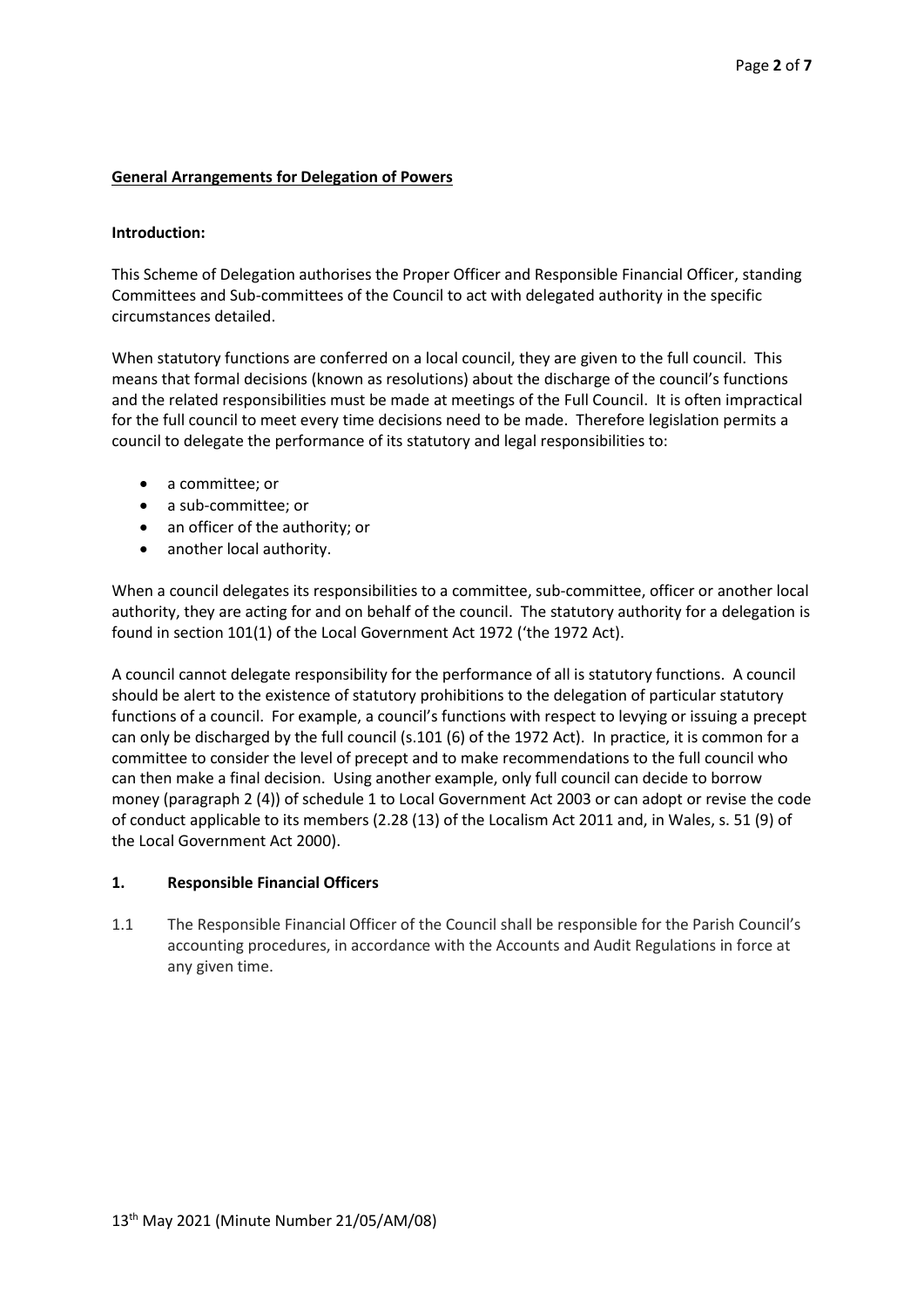# **2. Proper Officer**

- 2.1 The Parish Clerk shall be the Proper Officer of the Council and as such is specifically authorised to:
	- Receive declarations of acceptance of office
	- Receive and record every Councillor's register of interest
	- Receive and retain plans and documents in line with the Council's Retention Policy
	- To sign Notices or other documents on behalf of the Council
	- Receive and retain copies of By-laws made by Cornwall Council
	- Certify copies of By-laws made by the Council and other such orders as adopted by the Council
	- Sign summonses to attend meetings of the Council
	- To keep proper records for all meetings
	- To receive from Cornwall Council's Monitoring Officer any documents in relation to complaints received under The Members' Code of Conduct and report this at the next convenient meeting of the Council.
- 1.3 In addition, the Clerk has the delegated authority to undertake the following matters on behalf of the Council:
	- The Day to day administration of services together with routine inspection and control
	- Day to day supervision and control of all staff employed by the Council
	- Authorisation of routine expenditure within the agreed budget
	- Authorise training or attendance at Conferences as agreed within budget
	- Authorisation to call any extra-ordinary meetings of the Council or any Committee as necessary, having consulted with the Chairman of the Council, and/or the Chairman of the appropriate Committee
	- Authorisation to respond immediately to any correspondence requiring or requesting information or relating to previous decisions of the Council, but not correspondence requiring an opinion to be taken by the Council or its Committees
	- Authorisation of routine recurring expenditure within the agreed budget according to the Council's financial regulations
	- Authorise expenditure on revenue items for any items below £500 in conjunction with the Chairman of the Council or Chairman of the appropriate committee.
	- Emergency expenditure up to £500 outside of the agreed budget according to financial regulations
	- Completing daily risk assessments for work to be carried out and reporting updated risk assessments on a yearly basis to the Council
- 1.4 Delegated actions of the Clerk to the Council shall be in accordance with Standing Orders, Financial Regulations and this Scheme of Delegation and with direction given by the Council from time to time.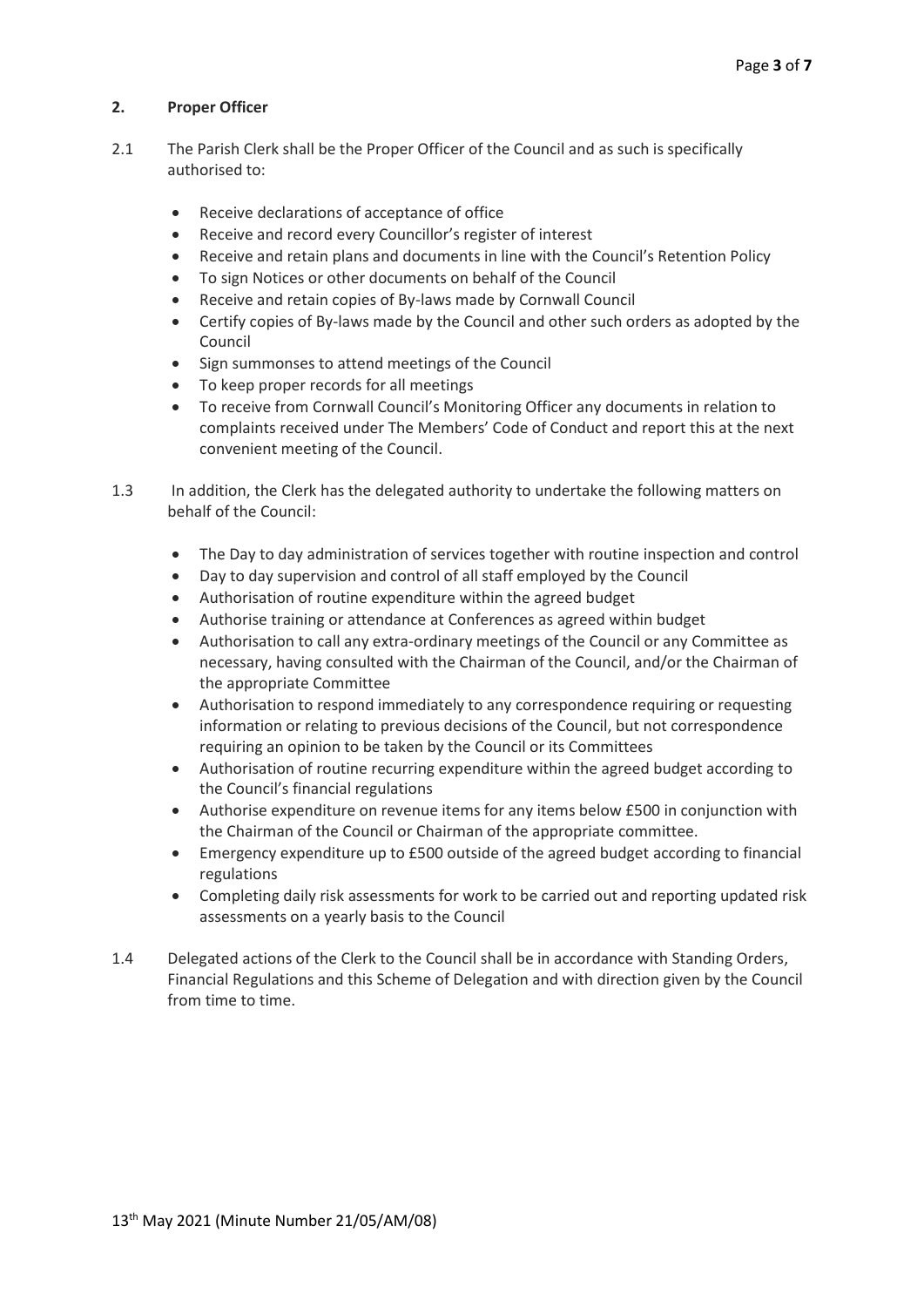# **2. The Council**

- 2.1 The following matters are reserved to the Council for decision, notwithstanding that the appropriate Committee(s) may make recommendations thereon for the Council's consideration:
	- The Power of raising loans and setting the Precept
	- The appointment to or co-option on a Committee or Sub-Committee of a person (on a strictly non-voting basis) who is not a Member of the Council or the Committee
	- Making, amending or revoking Standing Orders, Financial Regulations, the Scheme of Delegation, and the functions and constitution of Committees and Sub-Committees
	- Dates of meetings of the Council
	- Appointment or nomination by the Council of persons to fill vacancies on outside bodies arising during the Council year
	- Filling vacancies occurring on any Committee of the Council during the Council year
	- Agreement to take on new, including devolved services, subject in all cases to a fullycosted Business Plan to be recommended by the Health & Safety and Finance Committee
	- Approval of the Council's Annual Accounts and completion of the Annual Return
	- Matters of principle or policy
	- Prosecution or defence in a court of law
	- Nomination or appointment of representatives of the Council at any inquiry on matters affecting the Parish, excluding those matters specific to a committee
	- All other matters which must by law be reserved to the full Council

# **3. Urgent matters:**

3.1 In the event of any matter arising which requires an urgent decision the Clerk to the Council shall forthwith consult with the Chairman and Vice-Chairman of the Council, if the matter involves expenditure not provided for in the annual budget, and not covered in Financial Regulations before acting on behalf of the Council in respect of the particular matter under consideration.

#### **4. Powers and Duties of Standing Committees**

#### **4.1 Amenities and Projects**

- That decisions on behalf of the Council may be delegated from time to time to at least 2 Councillors and the Clerk to be resolved
- That two nominated Councillors be nominated as the editors of the Newsletter. The nominated members to draft the Newsletter following discussion at committee and to forward the draft to the Chairman of the Council and the Clerk for approval.
- The Clerk and Chairman of the Council to approve the draft newsletter.
- Chairman and Vice Chairman of the Committee to meet with Cornwall Council Officers to receive information and discuss developed land and report back to Full Council.
- The Clerk/Assistant Clerk to make appropriate amendments to the website.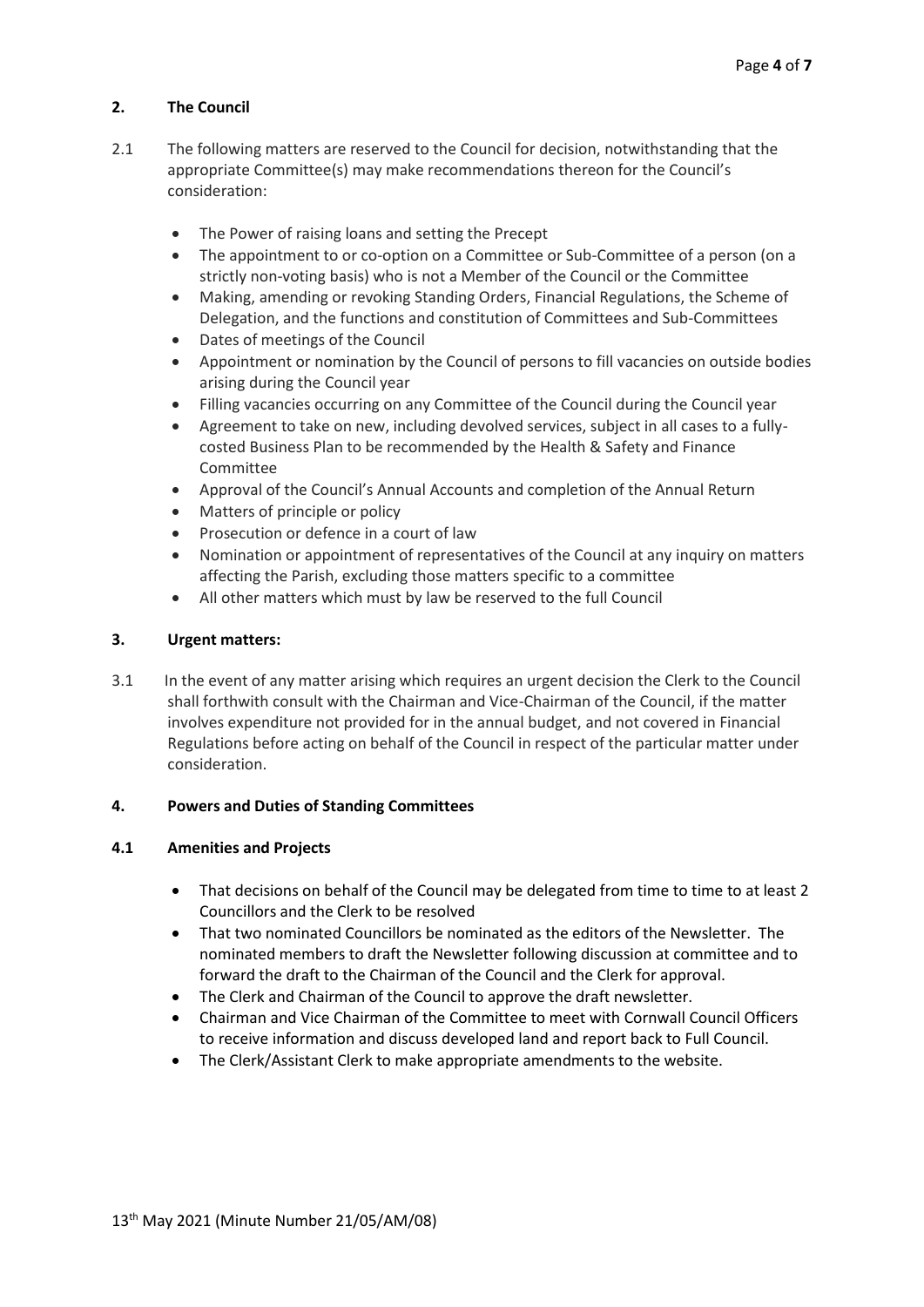## **4.2 Health & Safety and Finance Committee**

That decisions on behalf of the Council may be delegated from time to time to be resolved.

## **4.3 Staffing Committee**

## **PERSONNEL AND STAFFING:**

- To consider such matters as may be delegated by the Council from time to time
- To maintain confidentiality over all staffing matters as required under Data Protection Legislation and the Code of Conduct
- To be aware of all the Council's policies relating to its staff; to be familiar with each of those policies; to follow those policies when dealing with staff matters
- To monitor the Council's employment policies and procedures in respect of changes to legislation and make recommendations to Full Council where appropriate
- To ensure the Dignity at Work (Bullying and Harassment) Policy is followed fairly and consistently
- To draft and keep under review the staffing structure of the Council and make recommendations as appropriate.
- To keep under review all staff contracts of employment, terms and conditions and make recommendations to Full Council
- To keep under review staff work/life balance, working conditions and well-being, including the monitoring of absence in line with the absence management policy
- To undertake the recruitment of the Clerk, including making the appointment with any associated expenditure
- To oversee the recruitment and selection process for all other staff and where required, assist the Clerk in the recruitment of new staff
- The Clerk to present a staffing report at each meeting
- A member of the Staffing Committee to attend staff team meetings
- The Chairman of the Staffing Committee to be the Clerk's first point of contact for staffing matters
- The Chairman of the Council and the Chairman of the Staffing Committee (or Vice Chair of Staffing Committee if they are the same person) are the Clerk's Line Manager.
- Employment issues such as annual leave, overtime, sickness and return to work interviews in respect of the Clerk will be undertaken by the Chairman of the Council and in their absence the Chairman of the Staffing Committee and are recorded. Decisions on such matters will be reported to the Staffing Committee.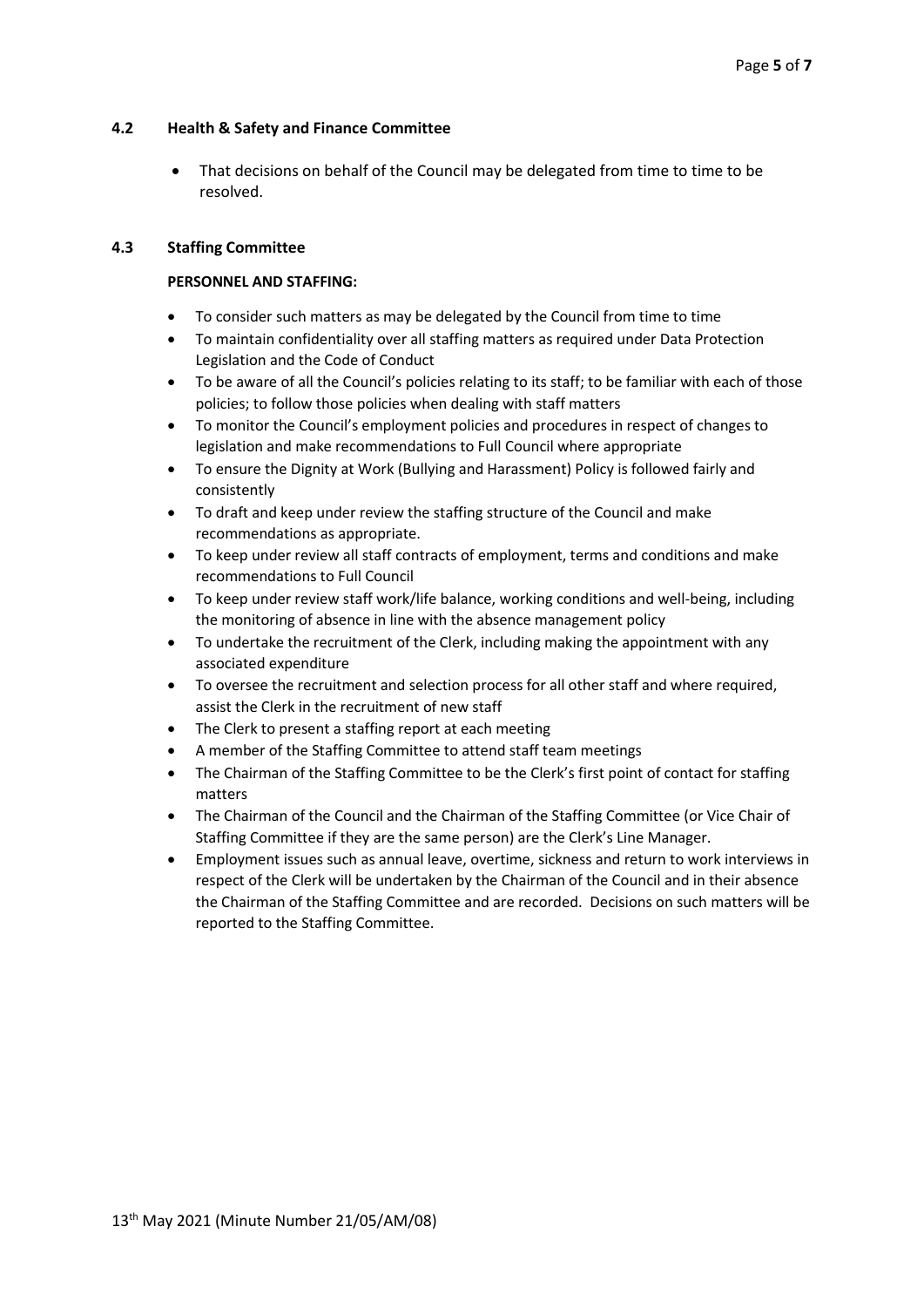#### **PERFORMANCE:**

- The Chairman of the Council to complete the Clerk's annual appraisal and report completion of the appraisal to the Staffing Committee.
- The Clerk is responsible for carrying out annual appraisals on staff members and will report completion of the appraisal to the Staffing Committee.
- To identify training requirements through receipt of reports on appraisals and agree staff training programme
- To make recommendations on personnel related expenditure to Full Council
- To confirm appointment following a satisfactory probationary period
- To terminate employment following an unsatisfactory probationary period
- To consider any matters raised under the Council's Capability Policy if it is adopted by Full Council with delegation approval (including financial if necessary) to manage the performance issue
- To receive a brief report from the Clerk regarding probationary period meetings held
- A member of the staffing committee to attend the end of probationary period meeting

#### **COMPLAINTS:**

- To receive and consider any complaints made under the Council's Grievance and Disciplinary Procedure
- To investigate and where appropriate, appoint a panel to hear complaints made under the Council's Grievance and Disciplinary Procedure with full delegated responsibility to take whatever action necessary. If felt necessary, it has the delegated approval (including financial) to seek outside professional assistance in order to conclude a disciplinary or grievance matter

#### **5 Planning Committee**

- 5.1 The planning committee shall agree observations on planning applications consulted on.
- 5.2 The Clerk/Assistant Clerk to submit the meetings observations the following day of the meeting.
- 5.3 Non-material amendments with a return date which allows the request to come before the Planning Committee before its expiry will be dealt with by the Committee.
- 5.4 Non-material amendments with a return date which does not allow the request to come before the Planning Committee will be considered by the Chairman and Vice Chairman of the Planning Committee, liaising with the relevant Cornwall Councillor and Ward Members of the Planning Committee. The Planning Committee will receive a report on the action taken at its next meeting.
- 5.5 Pre-application procedures are set out in the Pre-App Policy. The Chairman and Vice Chairman of the Planning Committee are tasked with meeting applicants in line with the policy.